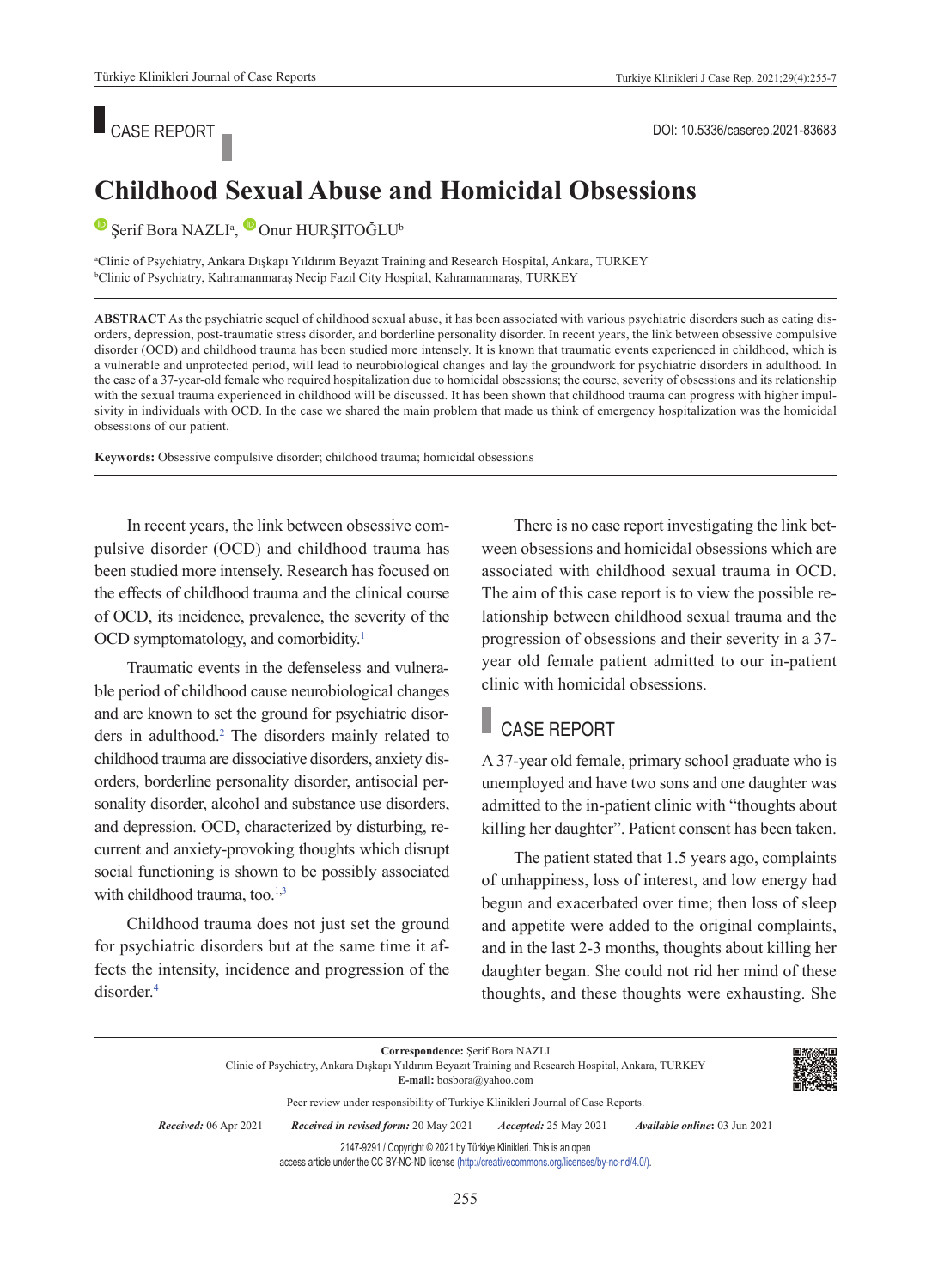has declared that she loves her daughter immensely and would never wish harming her. The patient has applied to the psychiatry department for prevention of these thoughts. Because she has thoughts of killing her child in her mind, she believes she is a bad mother and she cannot perform her maternal duties. To overcome such disturbing thoughts, she refrains from being alone with the child and calls her mother to stay with her when her husband is at work. She felt hopeless and desperate due to thoughts about the girl and had suicidal thoughts for 2-3 months. In fact, she stated that she thought about how to die by suicide in the last few days.

The patient's history included no psychiatric attendance, no alcohol/substance use or history of psychotropic medication use. Psychiatric examination found open consciousness, oriented, cooperative, with normal speech amount and tone of voice, mood was depressive, affect was consistent with mood and she had obsessive and suicidal/homicidal thoughts.

The planned treatment was explained to the patient and relatives, considering the suicidal and homicidal thoughts of the patient, she was admitted to the ward.

Initial treatment administered a pharmacotherapeutic regime of 50 mg oral sertraline once per day, with 5 mg oral tablet olanzapine for impulse control and regulation before bed and 0.5 mg lorazepam oral soluble tables three times per day as anxiolytic.

During patient assessments and interviews, the patient reported that when she was 10-years old, someone staying in their house who was 60-70 years of age stayed in the same room as her and sexually abused her and that she had never previously shared this information. She stated that this situation negatively affected her, however, she thought she had overcome it. There was no problem when her first 2 children were boys; however, after her daughter was born, she began to be afraid of "what if a similar event happened to my daughter". She explained that initially the fear that her daughter may be exposed to sexual harassment made her only unhappy and tense, but as her daughter grew these thoughts began to intensify. In order to deal with these thoughts, she warned her children not to come out of their rooms when guests came to the house and kept all the children together in the same room when an overnight guest came. The ridiculous thought that if she killed her child, it would protect her from such an event began 2-3 months previously and she stated that this thought had made life more difficult.

She stated that she felt better in hospital separated from her daughter as she could not do anything to her own daughter. She was monitored for 2 weeks with pharmacotherapy, psychotherapy and for suicidal/homicidal thoughts during this process. The patient was discharged with 100 mg sertraline, 5 mg olanzapine and regular outpatient follow-up was planned.

## **DISCUSSION**

There are studies investigating the effects of emotional abuse, trauma, and harassment in the childhood period on obsessions among patients with OCD[.2,4-6](#page-2-0)

Mathews et al. in a study of 938 students reported that trauma in the childhood period could directly and indirectly affect OCD symptoms.<sup>2</sup> A study in 2018 by Ay et al. researched the correlation of childhood period trauma with suicide in OCD patients. They found that aggression, sexual and religious obsessions and ritualistic compulsions were significantly higher among OCD individuals who had experienced childhood trauma.<sup>7</sup> Additionally, there was a moderate-level correlation between possibility of suicide and childhood trauma, possibility independent from depression or anxiety.

When carefully asked about the childhood period, it was learned that she had been exposed also to both emotional and physical abuse besides sexual abuse. History of voyeurism, touching the genital region and sexual harassment were revealed during the interviews with the patient. The patient accused the abusers who harassed her during her childhood for the intensity and frequency of homicidal thoughts about killing her daughter.

Though the basic form and content of obsessions and compulsions change from culture to culture, some differences are observed in prevalence.<sup>8</sup> There are differences in the prevalence of obsessions in dif-